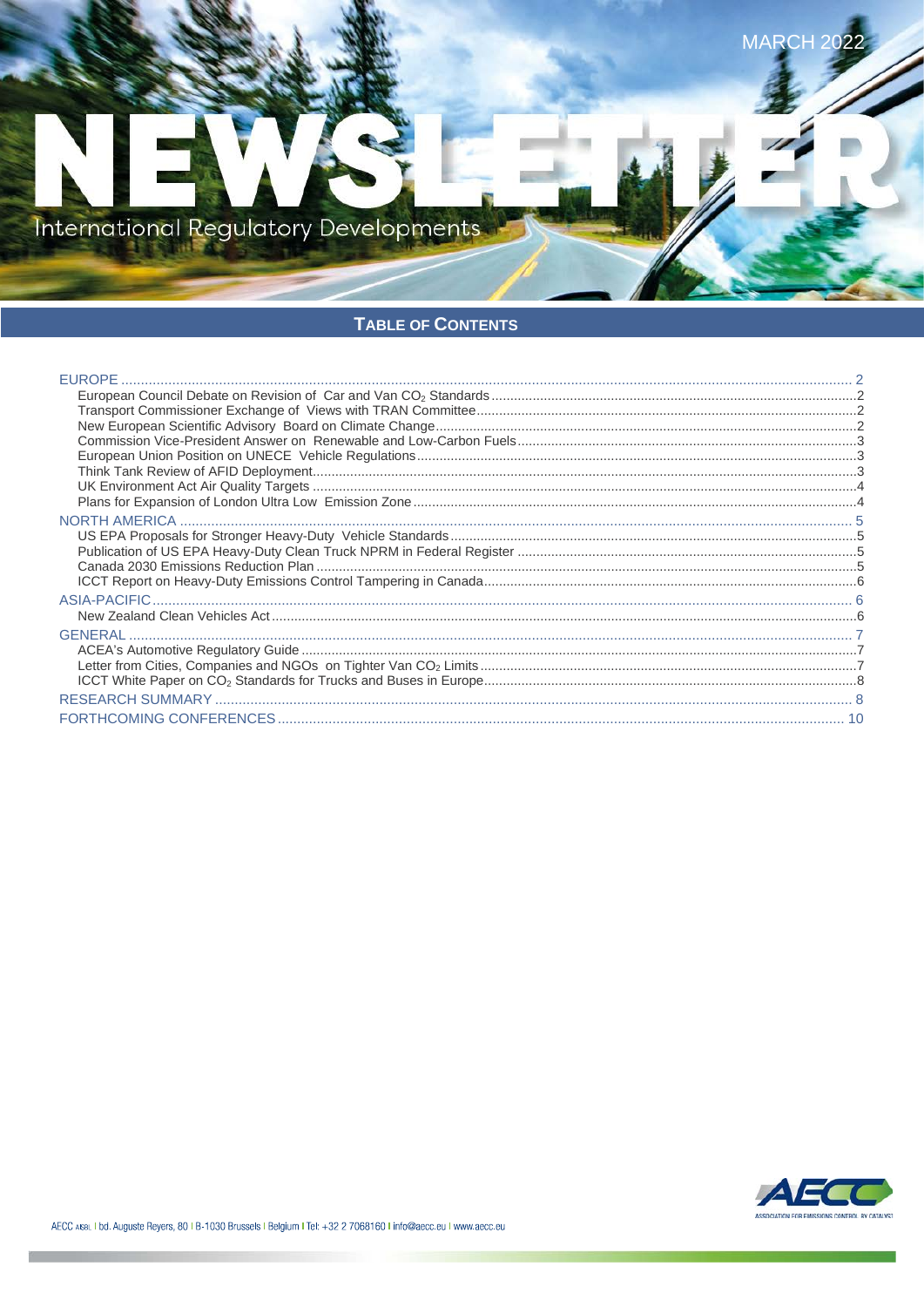

#### <span id="page-1-0"></span>**EUROPE**

# <span id="page-1-1"></span>**European Council Debate on Revision of Car and Van CO<sub>2</sub> Standards**

On 17 March 2022, EU Environment Ministers held a debate on the proposal revising EU rules on  $CO<sub>2</sub>$  emission performance standards for new cars and vans, together with other 'Fit for 55' package files.

In relation to the  $CO<sub>2</sub>$  emission proposal, the French Presidency expressed understanding for the different positions on the file but urged Member States to quickly reach a compromise and a general consensus as soon as possible, possibly by June 2022.

Overall, compared to the previous Environment Council debate on the proposal of 20 December 2021, Ministers expressed greater support for the proposal, with some Member States advancing more ambitious targets, while others are still maintaining cautious positions on the possible phase-out of the internal combustion engine (ICE). This concern arise from the Commission's proposal tailpipe-only approach which means that a  $100\%$  CO<sub>2</sub> emissions reduction by 2035 represent a phase-out of the ICE.

In particular, the delegations of Sweden, Belgium, Greece and Ireland maintained their supportive position on the proposal. Notably, they called on the other delegations to anticipate the phase-out of ICE by 2030, instead of 2035. Sweden also urged the Council to quickly find a consensus on the proposal for a revision of the Alternative Fuels Infrastructure Directive (AFIR) which will be essential to the electrification of new vehicles.

A significant statement came from Germany's environment Minister Ms Lemke, who expressed its support for the European Commission proposal, including the  $100\%$  CO<sub>2</sub> reduction for cars and vans target by 2035.

Some delegations expressed greater caution in relation to the phase-out of fossil-fuelled vehicles by 2035, urging more assessments of the proposal for its social costs and in light of the current energy crisis. In particular, Poland argued that electric vehicles will not be affordable anytime soon by the majority of families in the EU, especially in Eastern Europe and considering the recent costs of energy. Similarly, Slovakia could not express its support for the proposal at the time being, as it is still assessing the direct impact of the consequences of an ICE ban by 2035 on its citizens, especially in light of recent energy costs. Cyprus also maintained a cautious approach to the proposal, arguing that the EU must always ensure the competitiveness of its own economy. Finally, Romania similarly argued that the proposal will negatively affect its citizens who are not able to afford electric vehicles. The delegation thus called for a more realistic and feasible framework, with a more gradual phase-out of fossil-fuelled vehicles compared to the Commission proposal.

Environment Council meeting information is at [consilium.europa.eu/en/meetings/env/2022/03/17.](https://www.consilium.europa.eu/en/meetings/env/2022/03/17/)

### <span id="page-1-2"></span>**Transport Commissioner Exchange of Views with TRAN Committee**

On 15 March 2022, Transport Commissioner Ms Adina Vălean held an exchange of views with the European Parliament's TRAN Committee on the state of implementation of this year's Commission Work Programme.

The discussion was dominated by the impact of the conflict in Ukraine. Ms Vălean said that the 'Fit For 55' and Efficient and Green Mobility Packages now have a new relevance. She stated that the EU must make sure the packages support this overarching strategy for energy security. Security of supply should be a concept imbedded in any economic policy from now on, regardless of whether it is in the area of energy, microchips or aerospace.

Commissioner Vălean added that the Commission must take urgent steps to decarbonise existing fuel supplies by boosting efuels production for all transport modes. Cheap renewable and low carbon energy is available around the world waiting to be transformed in liquid clean fuels, she said.

The Transport Commissioner's speech can be found at [ec.europa.eu/commission/presscorner/detail/en/SPEECH\\_22\\_1788.](https://ec.europa.eu/commission/presscorner/detail/en/SPEECH_22_1788)

# <span id="page-1-3"></span>**New European Scientific Advisory Board on Climate Change**

On 24 March 2022, the European Environment Agency (EEA) announced the members of the new European Scientific Advisory Board on Climate Change have been designated, making the new independent advisory body ready to provide the European Union (EU) with scientific knowledge, expertise and advice relating to climate change. The Advisory Board's work will underpin the EU's climate action and efforts to reach climate neutrality by 2050.

The European Climate Law includes the establishment of a European Scientific Advisory Board on Climate Change, composed of 15 independent senior scientific experts covering a broad range of relevant disciplines. The Advisory Board will provide independent scientific advice on EU measures and climate targets and their coherence with the European Climate Law and the EU's international commitments under the Paris Agreement.

The Advisory Board will build on the best available and most recent scientific evidence, including the latest reports of the Intergovernmental Panel on Climate Change (IPCC) and other national and international bodies. It will follow a fully transparent process and make its reports publicly available.

The first tasks of the Advisory Board will be to elect its chairperson and to define its work programme. The Advisory Board will be supported in its work by a Secretariat hosted by the European Environment Agency.

The EEA press release, including board member details, is at [eea.europa.eu/highlights/new-european-scientific-advisory](https://www.eea.europa.eu/highlights/new-european-scientific-advisory-board?utm_source=EEASubscriptions&utm_medium=RSSFeeds&utm_campaign=Generic)[board?utm\\_source=EEASubscriptions.](https://www.eea.europa.eu/highlights/new-european-scientific-advisory-board?utm_source=EEASubscriptions&utm_medium=RSSFeeds&utm_campaign=Generic)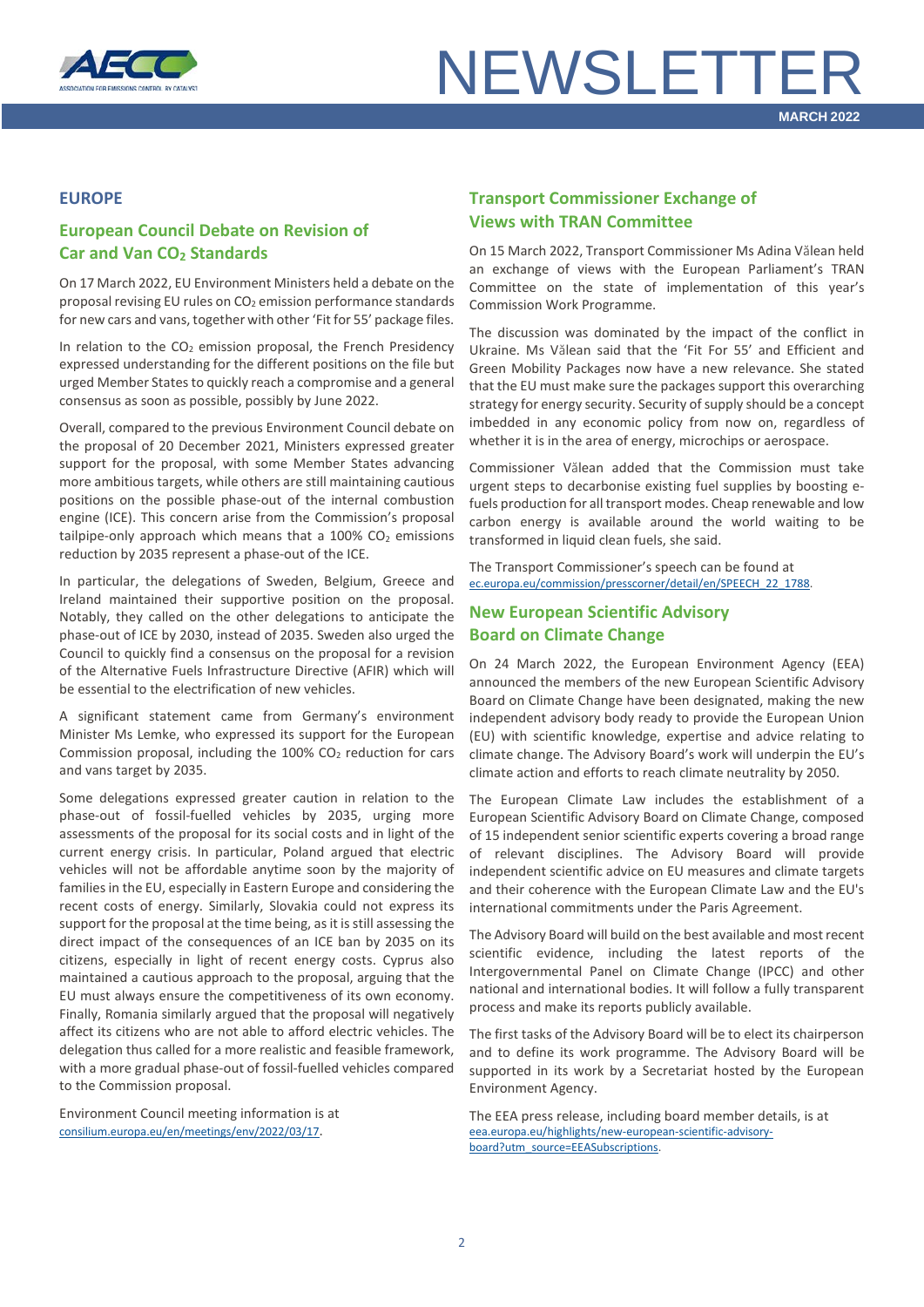

### <span id="page-2-0"></span>**Commission Vice-President Answer on Renewable and Low-Carbon Fuels**

On 1 March 2022, European Commission's Executive Vice-President Timmermans replied to a question raised by several members of the European Parliament belonging to the Identity and Democracy (ID) political group.

The group of parliamentarians asked if the Commission was aware that many European research centres have developed technologies that enable the production of organic or syntheticbased fuels using waste materials or hydrogen. They also inquired whether the Commission is aware of the possible risk of thousands of redundancies in the automotive sector and how it intends to exploit European technologies in order to compete on foreign markets.

Mr Timmermans answered on behalf of the Commission, stating that the Commission is aware of technological developments related to renewable and low-carbon fuels. The 'Fit for 55' package presented by the Commission includes legislative proposals to incentivise renewable and low-carbon fuels, such as the revision of the Renewable Energy Directive. This is in line with the 2030 Climate Target Plan which clarified that, in order to achieve climate neutrality and ensure that sectors with emissions that are more difficult to abate (such as aviation and shipping) have access to sufficient quantities of renewable and low-carbon fuels, conventional cars will need to be gradually displaced by zeroemission vehicles.

Furthermore, the Commission recognises that the transition towards zero-emission mobility will require a transformation along the entire value chain of the automotive sector. The impact assessment underpinning the proposal to revise the  $CO<sub>2</sub>$  emission standards for cars and vans shows net positive impacts on economy-wide employment. At the same time, it is key to support the reskilling of the impacted workforce in this transition. The Commission states that several EU funding opportunities are available for this purpose.

Mr Timmermans' answer can be found at [europarl.europa.eu/doceo/document/E-9-2021-005349-ASW\\_EN.pdf](https://www.europarl.europa.eu/doceo/document/E-9-2021-005349-ASW_EN.pdf) and the question is at [europarl.europa.eu/doceo/document/E-9-2021-005349\\_EN.html.](https://www.europarl.europa.eu/doceo/document/E-9-2021-005349_EN.html)

# <span id="page-2-1"></span>**European Union Position on UNECE Vehicle Regulations**

On 8 March 2022, the Council Decision (EU) 2022/387 of 3 March 2022 was published in the Official Journal of the European Union. The document contains the position to be taken on behalf of the European Union in the World Forum for Harmonisation of Vehicle Regulations (WP.29) of the United Nations Economic Commission for Europe (UNECE) as regards the proposals for modifications to several UN Regulations.

The proposals listed in the Council Decision include the series 02 and 03 of amendments to UN Regulation No 154 on Worldwide harmonized Light vehicles Test Procedure (WLTP), a proposal for a

new UN Global Technical Regulation (GTR) on In-vehicle Battery Durability for Electrified Vehicles as well as the proposal for the final status report of this GTR.

The document includes the authorisation to develop a new UN GTR on brake particulate emissions as well.

The Council Decision can be found at [eur-lex.europa.eu/legal](https://eur-lex.europa.eu/legal-content/EN/TXT/?uri=uriserv%3AOJ.L_.2022.078.01.0038.01.ENG&toc=OJ%3AL%3A2022%3A078%3ATOC)[content/EN/TXT/?uri=uriserv%3AOJ.L\\_.2022.078.01.0038.01.](https://eur-lex.europa.eu/legal-content/EN/TXT/?uri=uriserv%3AOJ.L_.2022.078.01.0038.01.ENG&toc=OJ%3AL%3A2022%3A078%3ATOC)

#### <span id="page-2-2"></span>**Think Tank Review of AFID Deployment**

On 18 March 2022, the European Parliament's Think Tank published a review of the deployment of the Alternative Fuels Infrastructure Directive (AFID) as part of the 'Fit for 55' package.

The review looks at the timing of the revision to the AFID. It goes on to look at the existing situation, Parliament's starting position, preparation of the proposal and the changes the proposal would bring.



It then considers stakeholders' views. In the months ahead of the announcement of the European Green Deal initiative, vehicle and electricity producers and clean transport campaigners called on the EU to boost the development of the smart charging infrastructure for electrically chargeable vehicles. The automotive industry has also voiced concern that the market uptake of alternatively fuelled vehicles is uneven across the EU, citing affordability as a barrier for consumers, but also pointing out the shortage of alternative fuels infrastructure.

Following the announcement in the Green Deal of the revision of the AFID, car manufacturers and alternative-fuel producers and suppliers have stressed that the revision should take a technology neutral approach and adhere to the definition of alternative fuels set out in the AFID. On the other hand, clean transport campaigners have called for zero-emission road transport to be treated as a priority and suggested transforming the AFID into a regulation. With regard to truck refuelling and recharging points, vehicle manufacturers have called for ambitious binding targets per Member State for electric charging and hydrogen and natural gas refuelling infrastructure.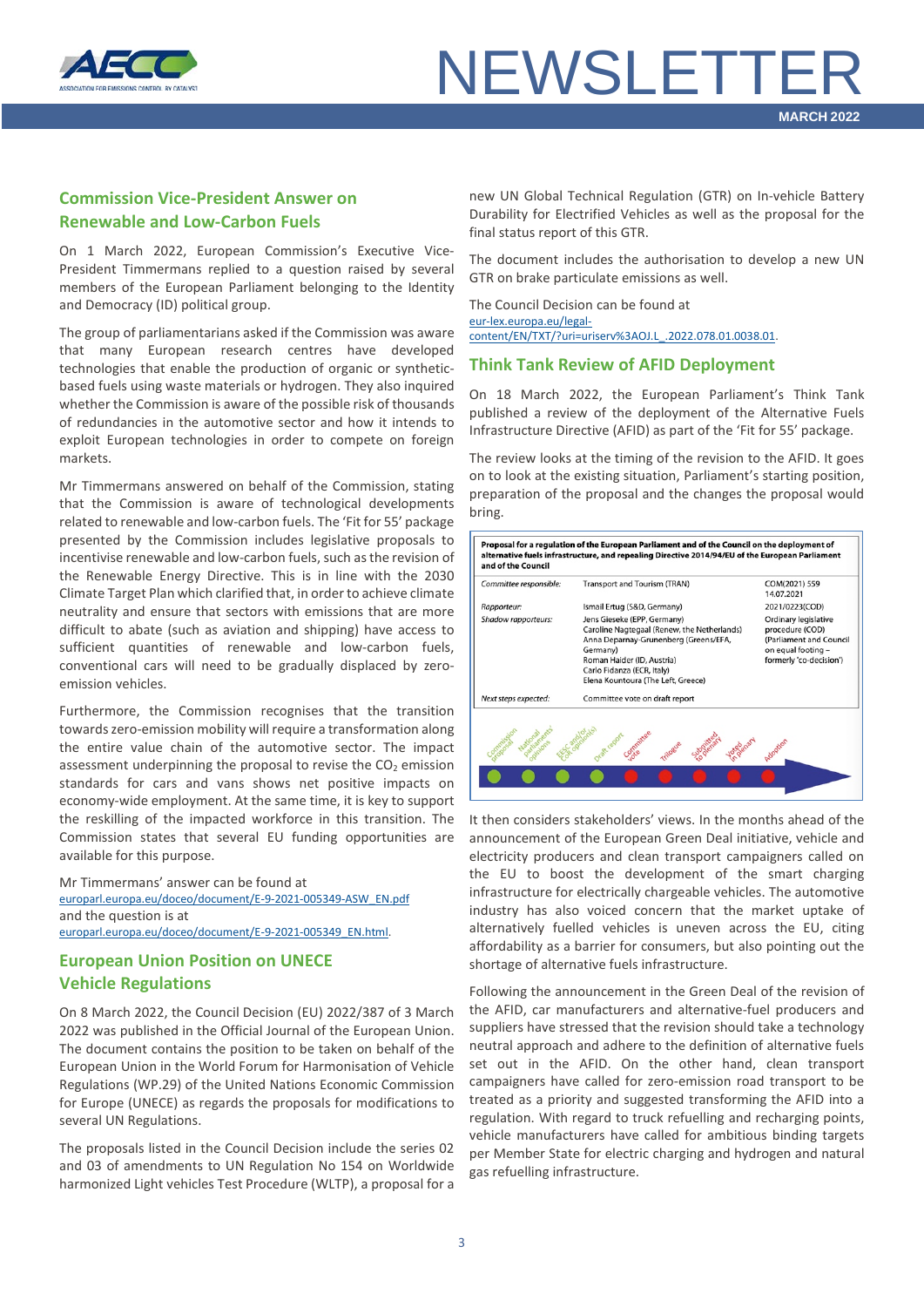

Following the presentation of the proposal, automotive industry representatives stated that the infrastructure roll-out plan was not ambitious enough to meet the 'fit for 55' ambitions and pointed to the uneven roll-out of infrastructure and affordability of vehicles for citizens in a number of Member States. In a position paper published in October 2021, natural gas suppliers and vehicle manufacturers pointed out that, as the discussions on  $CO<sub>2</sub>$ emissions standards for vehicles will also be ongoing, the proposal should not phase out support for CNG and LNG infrastructure prematurely and that advanced biofuels such as bioCNG and bioLNG should be included in the scope of 'alternative fuels'.

Clean transport campaigners Transport & Environment (T&E) welcomed the requirement to increase infrastructure proportionally to vehicle uptake, and also welcomed the distancebased requirements, but advocated an earlier implementation date for the latter. While pleased with the new targets for charging infrastructure for heavy-duty vehicles, T&E argued that the Commission was underestimating the roll-out of electric trucks in the coming decade and wanted to see provisions that could lead to more gas infrastructure removed from the proposal.

The file was referred to Parliament's TRAN committee, which appointed MEP Ismail Ertug (S&D, Germany) as rapporteur. The Committees on Environment, Public Health and Food Safety (ENVI), on Industry, Research and Energy (ITRE), and on Regional Development (REGI) will adopt opinions. This file has been discussed at working level in the Council of Ministers and was one of the main topics of discussion at the informal meeting of transport ministers held on 23 September 2021. The draft report was published on 14 February 2022 and submitted the TRAN committee on 14 March 2022. It makes several amendments to strengthen the Commission's proposed provisions.

The rapporteur has proposed to strengthen the fleet-based target through a higher minimum power output per vehicle, linking the power output requirement per vehicle to the share of electric vehicles in the fleet, with higher output requirements initially. The rapporteur proposes to remove requirements proposed by the Commission for developing LNG refuelling infrastructure for HDVs, arguing that this fuel has no significant potential to reduce GHG emissions. He also proposes to deploy more hydrogen refuelling stations along the TEN-T network than proposed by the Commission (a refuelling station every 100km as opposed to 150km) and to do so earlier (from the end of 2027 as opposed to 2030).

The Think Tank review can be found at

[europarl.europa.eu/RegData/etudes/BRIE/2021/698795/EPRS\\_BRI\(2021\)698](https://www.europarl.europa.eu/RegData/etudes/BRIE/2021/698795/EPRS_BRI(2021)698795_EN.pdf) [795\\_EN.pdf.](https://www.europarl.europa.eu/RegData/etudes/BRIE/2021/698795/EPRS_BRI(2021)698795_EN.pdf)

#### <span id="page-3-0"></span>**UK Environment Act Air Quality Targets**

On 16 March 2022, the UK Government published a consultation on environmental targets in its Environment Act. The consultation closes on 11 May 2022.

Targets are proposed for biodiversity on land and in the sea, for woodland cover, resource efficiency and waste reduction, and for improved water and air quality.

For air quality, the government proposes an Annual Mean Concentration Target ('concentration target'), a target of 10 micrograms per cubic metre (µg m-3) to be met across England by 2040. Additionally, there is a Population Exposure Reduction Target ('exposure reduction target'), a 35% reduction in population exposure by 2040 (compared to a base year of 2018).

The consultation says that the targets focus on reducing concentrations of fine particulate matter (PM2.5) as evidence shows that this is the pollutant of greatest harm to human health.

Two areas where further action may be needed are domestic burning and road transport. The government says the use of electric vehicles will eliminate tailpipe emissions but there is some debate about the magnitude of emissions from non-exhaust sources (brakes, tyres and road wear – as well as resuspension of road dusts from vehicle movements) compared to traditionally powered vehicles. Further assessment is needed to determine the impacts of increased electric vehicle use (e.g. from regenerative braking) and research into innovative abatement technologies is already underway and will need to continue.

The consultation document can be found at [consult.defra.gov.uk/natural-environment-policy/consultation-on](https://consult.defra.gov.uk/natural-environment-policy/consultation-on-environmental-targets/supporting_documents/Environment%20Targets%20Public%20Consultation.pdf)[environmental-targets.pdf.](https://consult.defra.gov.uk/natural-environment-policy/consultation-on-environmental-targets/supporting_documents/Environment%20Targets%20Public%20Consultation.pdf)

# <span id="page-3-1"></span>**Plans for Expansion of London Ultra Low Emission Zone**

On 4 March 2022, the Mayor of London Mr Sadiq Khan announced that Transport for London (TfL) will consult on expanding the Ultra-Low Emission Zone London-wide in 2023 to make London a greener, healthier and less congested city.

The mayor says the move is in response to overwhelming evidence showing further bold measures are required to reduce toxic air pollution, tackle the climate emergency and cut congestion in the capital.

Early assessments indicate that making it London-wide would: reduce NOx emissions from cars and vans by between 285 and 330 tonnes; lead to a reduction of around 10% NOx in emissions from cars and vans in outer London on top of building on the 30% reduction in road transport NOx emissions expected from the expanded ULEZ and tighter Low Emission Zone standards; reduce CO2 emissions in outer London by between 135 000 to 150 000 tonnes; and reduce the number of the most polluting cars on London's roads by between an additional 20 000 and 40 000 a day.

The Mayor of London's press release can be found at [london.gov.uk/press-releases/mayoral/mayor-sets-out-london-wide-ulez](https://www.london.gov.uk/press-releases/mayoral/mayor-sets-out-london-wide-ulez-plans)[plans.](https://www.london.gov.uk/press-releases/mayoral/mayor-sets-out-london-wide-ulez-plans)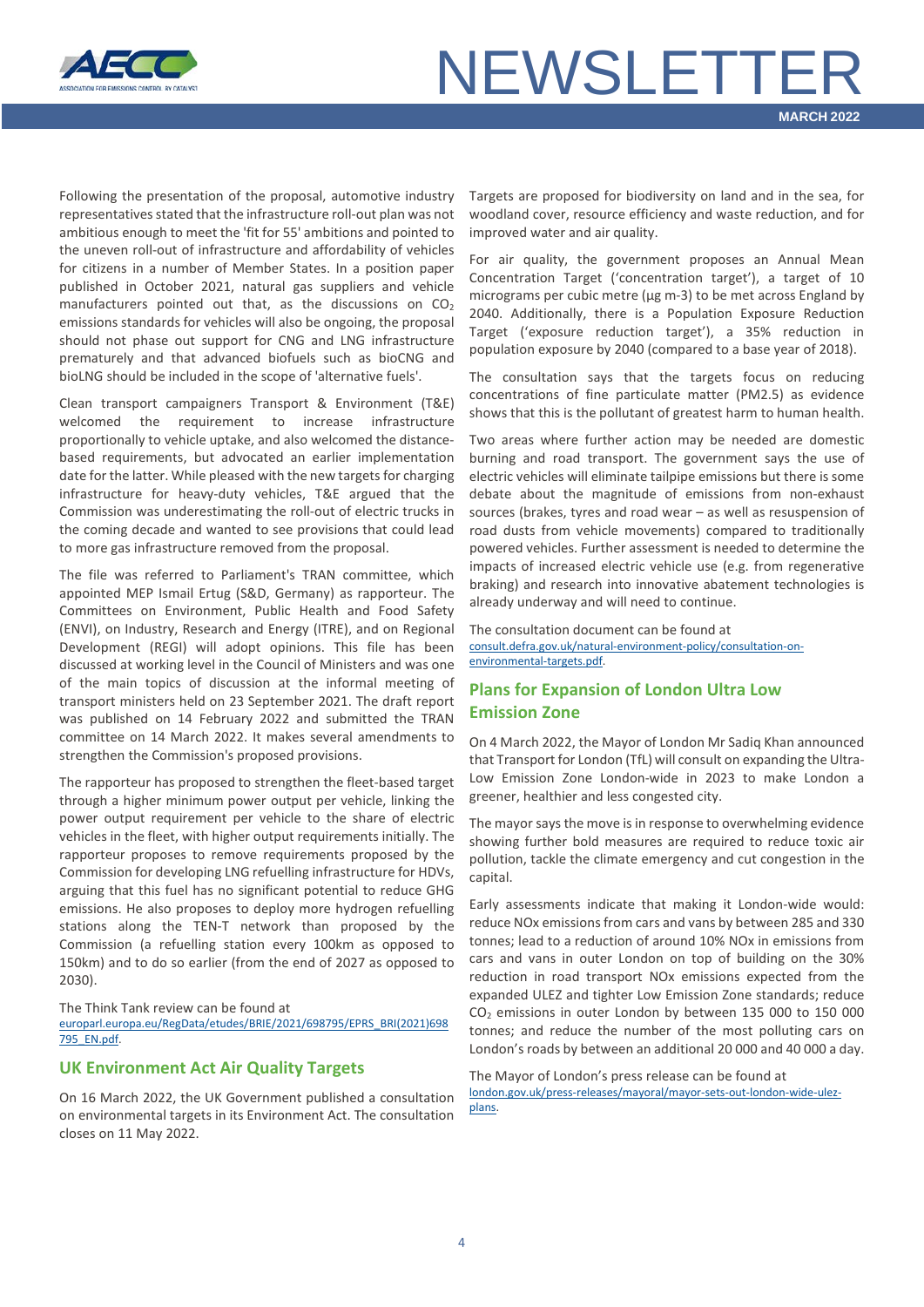

#### <span id="page-4-0"></span>**NORTH AMERICA**

# <span id="page-4-1"></span>**US EPA Proposals for Stronger Heavy-Duty Vehicle Standards**

On 7 March 2022, the US Environmental Protection Agency (EPA) proposed new, stronger standards to promote clean air and reduce pollution from heavy-duty vehicles and engines starting in model year (MY) 2027. The proposed standards would reduce emissions of nitrogen oxides (NOx) from heavy-duty gasoline and diesel engines and set updated greenhouse gas (GHG) standards for certain commercial vehicle categories.

EPA is proposing two regulatory options for new NOx standards which would lower emissions of NOx and other air pollutants (PM, HC, CO, and air toxics) starting in MY 2027. The proposed rulemaking would also change key provisions of the heavy-duty emission control programme, including test procedures, regulatory useful life, emission-related warranty, and other requirements.

| <b>Duty Cycle</b>                                     |                                 | <b>Proposed Option 1</b><br>Model Years 2031 and later               |                                                                     |                                                                    | <b>Proposed Option 2</b>                                          |
|-------------------------------------------------------|---------------------------------|----------------------------------------------------------------------|---------------------------------------------------------------------|--------------------------------------------------------------------|-------------------------------------------------------------------|
|                                                       | Model<br>Years<br>2027-2030     |                                                                      |                                                                     |                                                                    | Model Years 2027 and later                                        |
|                                                       | <b>All HD</b><br><b>Engines</b> | <b>Spark Ignition</b><br>HDE, Light<br>HDE, and<br><b>Medium HDE</b> | <b>Heavy HDE</b><br>through<br>Intermediate<br>Useful Life<br>(IUL) | <b>Heavy HDE</b><br>from IUL to<br><b>Full Useful</b><br>Life (FUL | Spark Ignition HDE, Light<br>HDE, Medium HDE,<br><b>Heavy HDE</b> |
| <b>FTP</b><br>(transient mid/high<br>load conditions) | 35                              | 20                                                                   | 20                                                                  | 40                                                                 | 50                                                                |
| <b>SET</b><br>(steady-state<br>conditions)            | 35                              | 20                                                                   | 20                                                                  | 40                                                                 | 50                                                                |
| LLC<br>(low-load<br>conditions)                       | 90                              | 50                                                                   | 50                                                                  | 100                                                                | 100                                                               |

Option 1 would implement stronger NOx standards in two steps. In MY 2027, the FTP and SET Emissions NOx Limits would be set to 35 mg/bhp-hr over 600 000 miles, and the second step would occur in MY 2031 when the FTP and SET Emissions NOx Limits would tighten further to 20 mg/bhp-hr over 435 000 miles and 40 mg/bhp-hr over 800 000 miles. Option 1 would also set a NOx limit of 90 mg/bhp-hr over the new Low Load Cycle (LLC) in MY 2027 while further tightening to 50 mg/bhp-hr in MY 2031 over 600 000 miles and 100 mg/bhp-hr over 800 000 miles.

Under Option 2, full implementation of a NOx standard of 50 mg/bhp-hr would occur in MY 2027 over the FTP and SET and 100 mg/bhp-hr over the LLC with a single useful life value of 650 000 miles. The EPA proposals also introduce stronger standards for PM  $= 0.005$  g/bhp-hr, HC = 0.040 g/bhp-hr, and CO = 6.0 g/bhp-hr.

EPA encourages public input into this rulemaking and will hold a virtual public hearing for this rule. The date for this hearing is to be confirmed.

The EPA press release and proposed rule are at [epa.gov/regulations-emissions-vehicles-and-engines/proposed-rule-and](https://www.epa.gov/regulations-emissions-vehicles-and-engines/proposed-rule-and-related-materials-control-air-1)[related-materials-control-air-1.](https://www.epa.gov/regulations-emissions-vehicles-and-engines/proposed-rule-and-related-materials-control-air-1)

### <span id="page-4-2"></span>**Publication of US EPA Heavy-Duty Clean Truck NPRM in Federal Register**

On 28 March 2022, the United States Environmental Protection Agency (US EPA) published its Heavy-Duty Clean Truck Notice of Proposed Rulemaking (NPRM) in the Federal Register. This starts the public comment period, which closes on 13 May 2022. The proposed standards would reduce emissions of NOx and other pollutants from heavy-duty diesel and gasoline engines, and set updated 'Phase 2' GHG standards for certain categories of commercial vehicles.

The proposed emission standards are largely harmonised – beginning with MY 2027 – with the California low NOx standards, so-called Omnibus regulation, adopted in August 2020. However, there are some differences in the emission limits and other provisions.

The EPA has proposed two regulatory options, both of which would set stronger emission standards for NOx beginning in MY 2027, adopt the LLC test cycle and emission standards in addition to the FTP & SET standards, increase regulatory useful life, and increase emissions-related warranty periods.

Option 1 would implement stronger NOx standards in two steps. The first increase in stringency would be in MY 2027 (NOx = 0.035 g/bhp-hr over 600 000 mi), and the second would be in MY 2031 (NOx =  $0.020$  g/bhp-hr over 435 000 mi and  $0.040$  g/bhp-hr over 800 000 mi). Option 2 would immediately jump to full implementation of a NOx standard of 0.050 g/bhp-hr in MY 2027. The proposed useful life period is 650 000 mi.

The EPA proposal also introduces stronger standards for other pollutants: PM =  $0.005$  g/bhp-hr, HC =  $0.040$  g/bhp-hr, and CO = 6.0 g/bhp-hr.

The proposal is the first step in EPA's "Clean Trucks Plan" – a series of clean air and climate regulations that the agency intends to develop over the next three years. These planned future regulatory actions include setting stronger emissions standards for medium-duty commercial vehicles for MY 2027 and later, along with setting 'Phase 3' GHG standards for heavy-duty vehicles beginning as soon as MY 2030 that are significantly stronger than the MY 2027 GHG standards.

The proposed rule is in the Federal Register at [govinfo.gov/content/pkg/FR-2022-03-28/pdf/2022-04934.pdf.](https://www.govinfo.gov/content/pkg/FR-2022-03-28/pdf/2022-04934.pdf)

#### <span id="page-4-3"></span>**Canada 2030 Emissions Reduction Plan**

On 29 March 2022, the Canadian government published its 2030 Emissions Reduction Plan, the first issued under the Canadian Net-Zero Emissions Accountability Act. Progress under the plan will be reviewed in progress reports produced in 2023, 2025, and 2027. Additional targets and plans will be developed for 2035 through to 2050.

In the area of transport, which makes up a quarter of Canada's total  $CO<sub>2</sub>$  emissions, the plan only mentions road transport. The government says it is making it easier for Canadians to switch to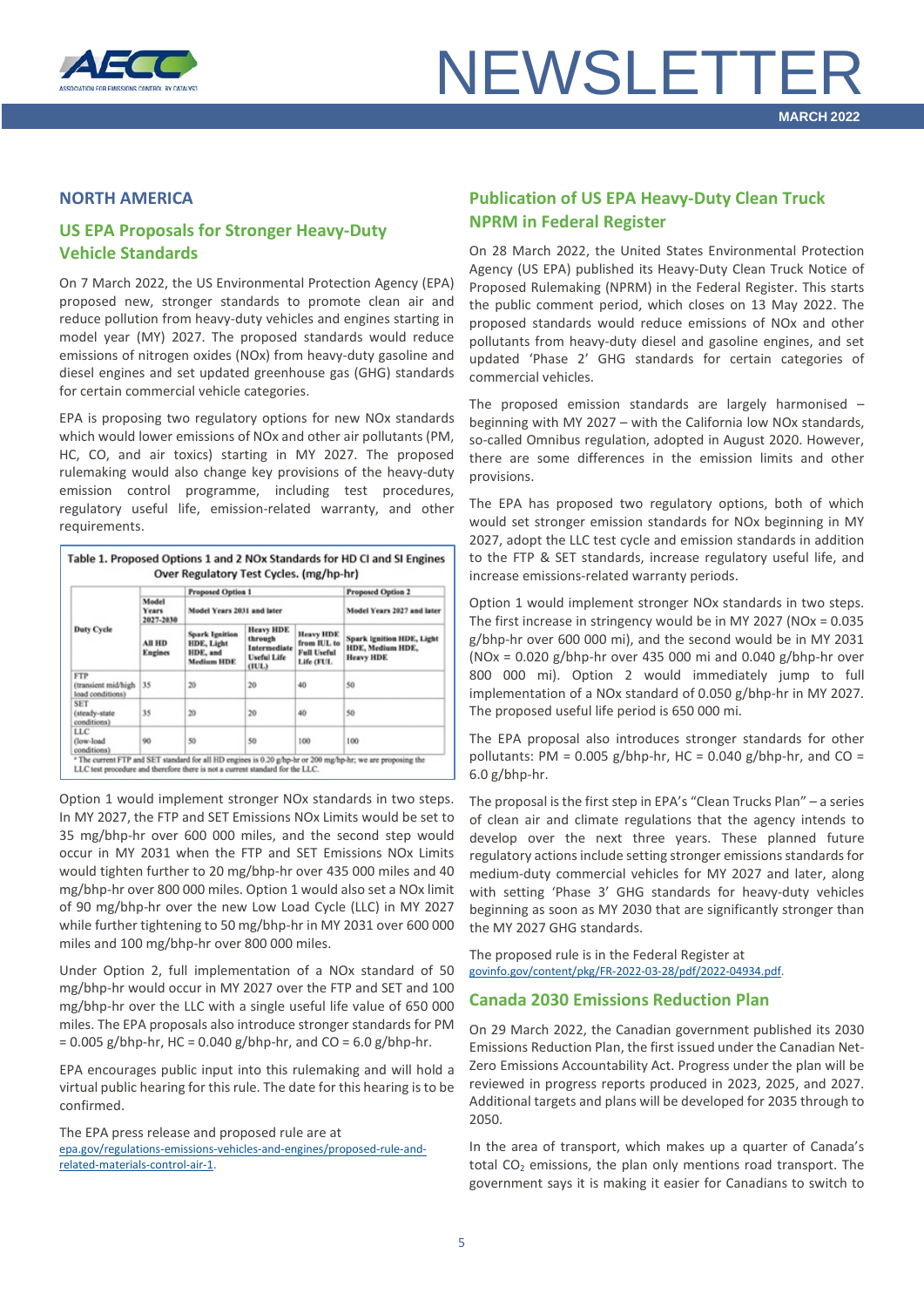

electric vehicles through additional funding of \$400 (€289) million for zero-emission vehicles (ZEVs) charging stations, in support of the objective of adding 50 000 ZEV chargers to Canada's network. In addition, the Canada Infrastructure Bank will also invest \$500 (€361) million in ZEV charging and refuelling infrastructure. The Government of Canada will provide \$1.7 (€1.23) billion to extend the Incentives for Zero-Emission Vehicles (iZEV) programme, which will make it more affordable and easier for Canadians to buy and drive new electric light-duty vehicles.



The Government will also put in place a sales mandate to ensure at least 20% of new light-duty vehicle sales will be zero-emission vehicles by 2026, at least 60% by 2030 and 100% by 2035. To reduce emissions from medium- and heavy-duty vehicles (MHDVs), the Government of Canada will aim to achieve 35% of total MHDV sales being ZEVs by 2030. In addition, the Government will develop a MHDV ZEV regulation to require 100% MHDV sales to be ZEVs by 2040 for a subset of vehicle types based on feasibility, with interim 2030 regulated sales requirements that would vary for different vehicle categories based on feasibility and explore interim targets for the mid-2020s.

The full Emissions Reduction Plan is available at [canada.ca/en/environment-climate-change/news/2022/03/2030-emissions](https://www.canada.ca/en/environment-climate-change/news/2022/03/2030-emissions-reduction-plan--canadas-next-steps-for-clean-air-and-a-strong-economy.html)[reduction-plan--canadas-next-steps-for-clean-air.](https://www.canada.ca/en/environment-climate-change/news/2022/03/2030-emissions-reduction-plan--canadas-next-steps-for-clean-air-and-a-strong-economy.html)

### <span id="page-5-0"></span>**ICCT Report on Heavy-Duty Emissions Control Tampering in Canada**

On 21 March 2022, the International Council on Clean Transportation (ICCT) published a report on heavy-duty emissions control tampering in Canada. The study provides a holistic assessment of the issues that facilitate emission control system tampering in heavy-duty vehicles in Canada and estimates the impacts of tampering on the emissions inventory and public health.

ICCT says that through analysis of the best-available data, each percentage-point increase in the tampering rate in 2020 increases fleetwide PM and NOx emissions by 2%–3%. In 2040, by which point nearly all vehicles in the fleet should meet US 2010 or later standards, each percentage-point increase in the tampering rate would increase fleetwide PM emissions by 14%–16% and NOx by 48%–67%, depending on the province. A tampering rate of 1% is associated with 690 excess premature deaths and 11 700 years of life lost over the next 20 years.



The NGO adds that inspection and maintenance programmes with technical designs coherent with modern emission control systems have the potential to be an effective hurdle against tampering. Additional targeted market surveillance activities, such as the combination of remote sensing screening with subsequent roadside inspections, can be an effective measure to identify and penalise tampering.

It goes on to say that technology-forcing regulations that mandate the development and deployment of anti-tampering technologies can also increase the technology barrier to tampering. Such technologies include data authentication of emissions control components, anomaly detection through enhanced on-board diagnostics systems, and on-board monitoring and reporting of emissions related data.

The report can be downloaded from [theicct.org/publication/hdv-emissions-tampering-can-mar22.](https://theicct.org/publication/hdv-emissions-tampering-can-mar22/)

#### <span id="page-5-1"></span>**ASIA-PACIFIC**

#### <span id="page-5-2"></span>**New Zealand Clean Vehicles Act**

In March 2022, the New Zealand government passed the Clean Vehicles Act, which amends the Land Transport Act 1998 and Land Transport Management Act 2003.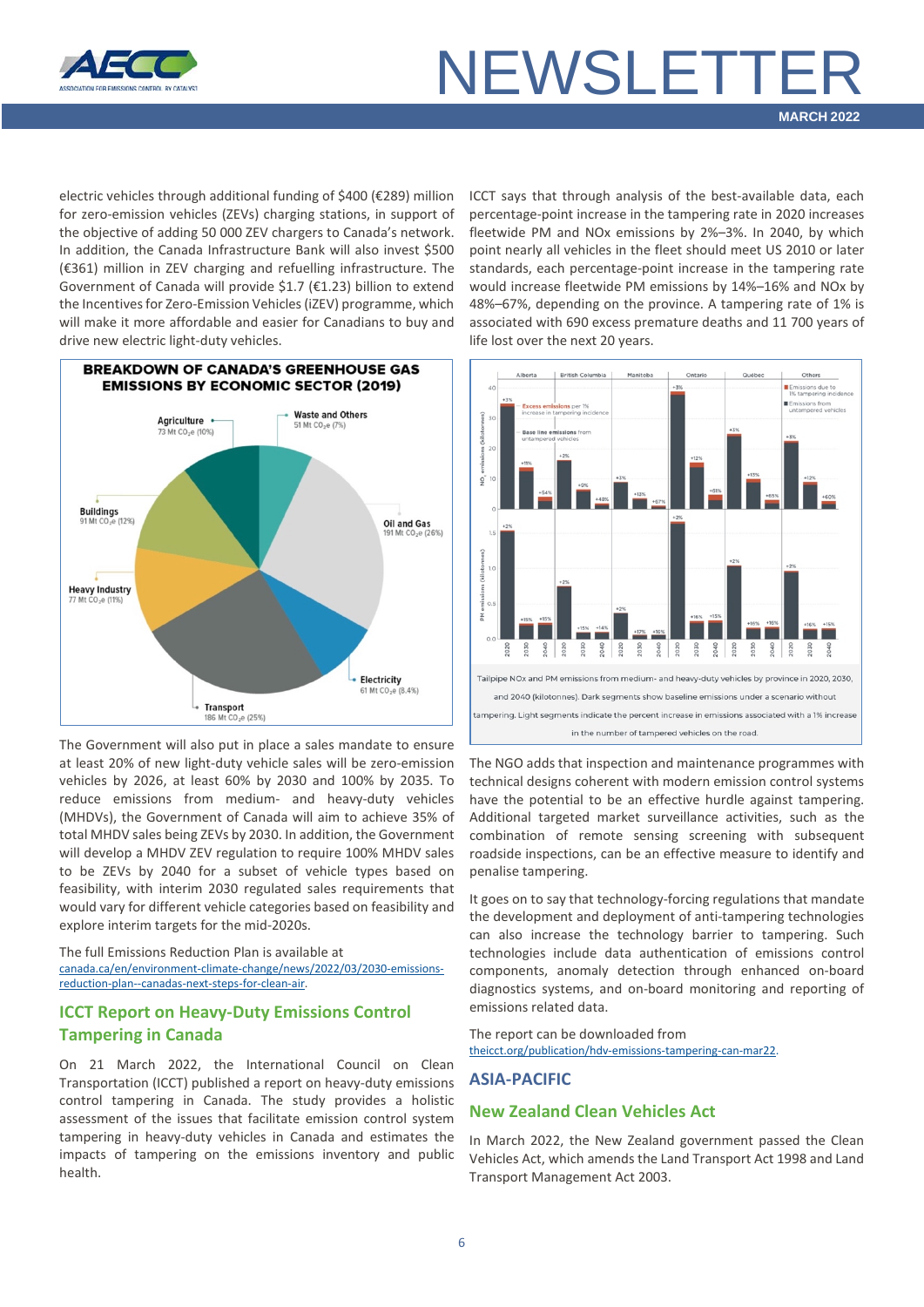

From 1 April 2022, charges will be imposed on high emitting vehicles, and rebates given to low-emitting ones. This will be done on a sliding scale. This is an expansion of the Discount Scheme that started on 1 July 2021 and provided rebates to buyers of battery electric and plug-in hybrid vehicles. Charges on high emission vehicles are intended to act as a purchase disincentive and will fund rebates for zero and low emission vehicles.



Part 13 of the Land Transport Act 1998 (as amended by the Clean Vehicles Act) sets out the legislative framework for the Clean Vehicle Standard, including targets for reducing  $CO<sub>2</sub>$  emissions.  $CO<sub>2</sub>$ targets for vehicle importers apply from 2023 and will strengthen significantly each year through to 2027.  $CO<sub>2</sub>$  targets for 2028 and later years may be set later by regulation. There are variations by vehicle type and weight - stricter targets apply for passenger cars than do for light commercial vehicles. During 2022, regulations will be made to prescribe formulas for the weight adjustment of targets, specify the types of vehicles excluded from the policy.

The new Vehicle Efficiency and Emissions Data Rule prescribes how tailpipe  $CO<sub>2</sub>$  emissions for vehicles are to be determined from 1 April 2022, and the Vehicle Energy Economy Label regulation requires that  $CO<sub>2</sub>$ , any rebate/fee, and other information be displayed both physically and online on vehicles for sale by motor vehicle traders from April 2022.

Further details of the new legislation can be found at [transport.govt.nz/area-of-interest/environment-and-climate-change/clean](https://www.transport.govt.nz/area-of-interest/environment-and-climate-change/clean-cars/)[cars.](https://www.transport.govt.nz/area-of-interest/environment-and-climate-change/clean-cars/)

#### <span id="page-6-0"></span>**GENERAL**

### <span id="page-6-1"></span>**ACEA's Automotive Regulatory Guide**

On 20 March 2022, the European Automobile Manufacturers' Association (ACEA) published the 2022 edition of it Automotive Regulatory Guide, a publication that provides a comprehensive overview of the national and international regulations governing the automotive industry. It covers regulations in the areas of safety, environment, technical, radio and aftersales.

| <b>REGULATORY GUIDE STRUCTURE</b>                                                                        |                            |                          |                                                                                                                                                                                                         |  |  |  |  |
|----------------------------------------------------------------------------------------------------------|----------------------------|--------------------------|---------------------------------------------------------------------------------------------------------------------------------------------------------------------------------------------------------|--|--|--|--|
| Item                                                                                                     | Subject                    | Regulatory Act           | Applicability<br>to spare parts                                                                                                                                                                         |  |  |  |  |
| <b>Safety</b><br>- external, internal, active<br>safety, operation,<br>occupant protection               |                            |                          | Yes:<br>regulation applicable<br>to type approval<br>and spare parts<br>No:<br>regulation applicable<br>to type approval only<br>Empty cell:<br>no clear statement<br>available, needs to<br>be checked |  |  |  |  |
| <b>Environment</b><br>engine power, fuel<br>consumption, substances,<br>emissions, noise emissions       |                            |                          |                                                                                                                                                                                                         |  |  |  |  |
| <b>Technical</b><br>- technical requirements<br>for vehicles, components<br>and separate technical units | Title or short description | Relevant regulation(s) / |                                                                                                                                                                                                         |  |  |  |  |
| Radio<br>- relevant for<br>telecommunication<br>and wireless devices                                     | of regulation / topic      | legal reference(s)       |                                                                                                                                                                                                         |  |  |  |  |
| <b>Mixed</b><br>- diverse requirements,<br>other categories                                              |                            |                          |                                                                                                                                                                                                         |  |  |  |  |
| <b>Aftersales</b><br>- relevant for aftersales only                                                      |                            |                          |                                                                                                                                                                                                         |  |  |  |  |

The guide has been expanded this year to include regulations for the United States, the United Kingdom, Canada, Mexico and Australia.

ACEA says that increased global harmonisation will allow the industry to get to carbon-neutral mobility faster and more efficiently.

The Automotive Regulatory Guide can be found at [acea.auto/files/ACEA-Regulatory-Guide-2022.pdf.](https://www.acea.auto/files/ACEA-Regulatory-Guide-2022.pdf?utm_source=mailpoet&utm_medium=email&utm_campaign=newsletter-post-title_191)

### <span id="page-6-2"></span>**Letter from Cities, Companies and NGOs on Tighter Van CO2 Limits**

On 10 March 2022, a coalition of cities, companies, health groups and NGOs, including Transport & Environment (T&E), published an open letter to Members of the European Parliament and EU governments about the need for tighter van  $CO<sub>2</sub>$  limits.

The group – which brings together more than 600 companies and organisations – calls on lawmakers to strengthen the EU Commission's proposed van  $CO<sub>2</sub>$  limits for the 2020s. As currently drafted, the proposal does not require manufacturers to increase their sales of electric vans above a 10% share before the end of the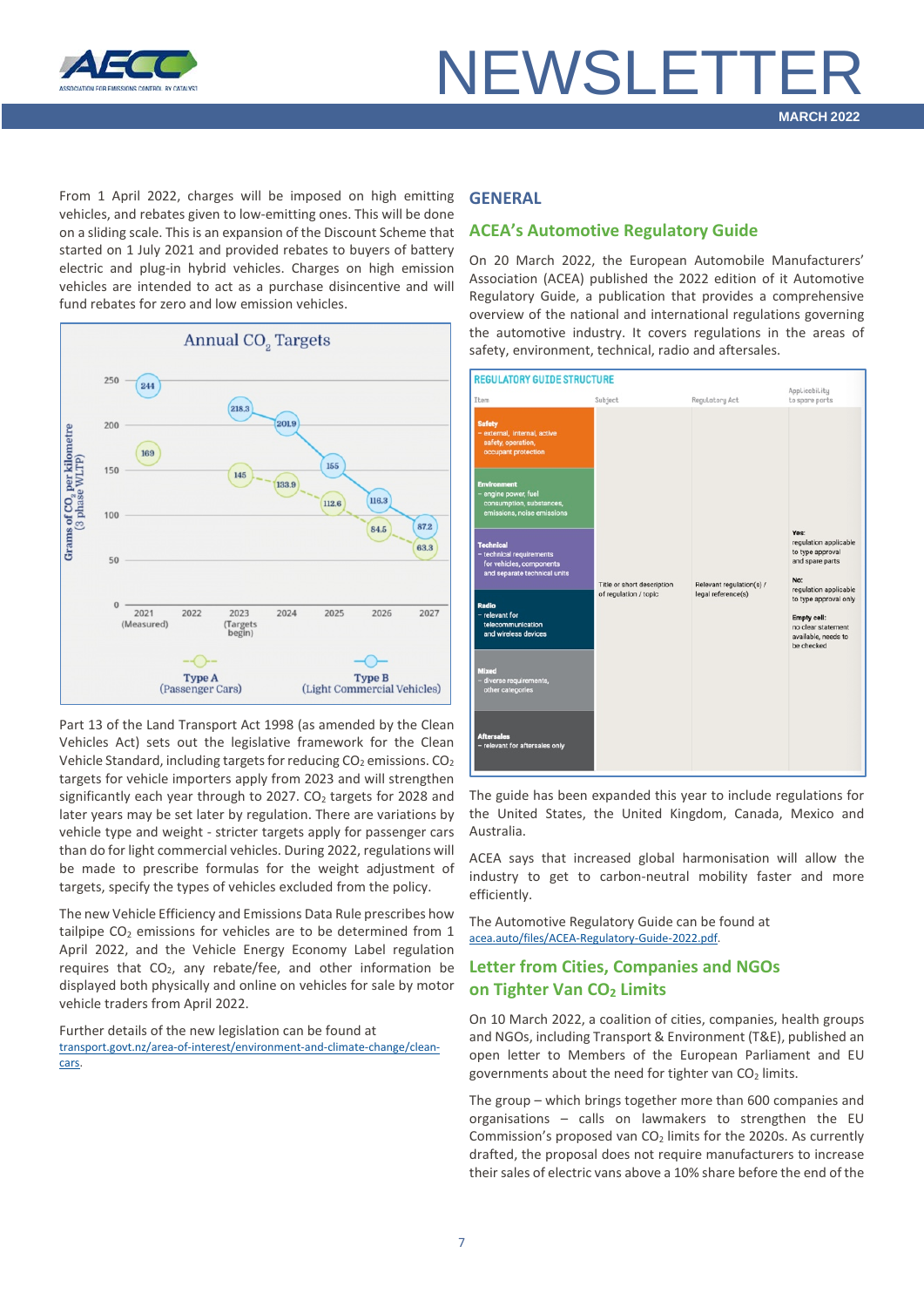

decade. Cities say that vans need to shift to zero emissions much faster to improve air quality and address the growing climate impact of home deliveries. Vans are a major source of air pollution, including 14% of NOx emissions from vehicles in cities.

The letter is signed by: Dublin, Gothenburg, Haarlem, Palermo, Paris, Rotterdam, Tilburg, Walbrzych, C40, Polis, European Clean Trucking Alliance, Climate Group/EV 100, Clean Cities Campaign, Transport & Environment, European Public Health Alliance, European Respiratory Society.

The letter can be found at [transportenvironment.org/tighter-van-co2-limits-needed-to-drive](https://www.transportenvironment.org/discover/tighter-van-co2-limits-needed-to-drive-electrification-says-coalition-of-cities-companies-health-groups-and-ngos/)[electrification-coalition-of-cities-companies-health-groups-and-ngos.](https://www.transportenvironment.org/discover/tighter-van-co2-limits-needed-to-drive-electrification-says-coalition-of-cities-companies-health-groups-and-ngos/)

### <span id="page-7-0"></span>**ICCT White Paper on CO<sub>2</sub> Standards for Trucks and Buses in Europe**

On 30 March 2022, the International Council on Clean Transportation (ICCT) published a white paper on the  $CO<sub>2</sub>$ standards required for trucks and buses for Europe to meet its climate targets.

ICCT explains that the currently adopted  $CO<sub>2</sub>$  emission standards for heavy-duty vehicles (HDVs) require most new trucks to reduce their emissions by 15% in 2025, and 30% in 2030. However, growing levels of activity in the HDV sector offset the  $CO<sub>2</sub>$  benefits from the standards, with emissions projected to grow by 8% by 2050 under the current adopted policies. This study seeks to inform the stringency of  $CO<sub>2</sub>$  emission standards necessary to align the HDV sector with the European Climate Law.

The study finds that the HDV specific milestones falls short of the 98% emission reduction required to comply with the European Climate Law, achieving a 78% reduction between 2019 and 2050.

ICCT goes on to say that the landscape for zero-emission vehicles has changed dramatically since the implementation of the  $CO<sub>2</sub>$ standard. All major HDV manufacturers have since committed towards increasing the number of zero-emission vehicles. If achieved, and supplemented by consistent efficiency improvements, these commitments would correspond to an emission reduction of 96% by 2050 relative to 2019 – closely in line with the goal of the European Climate Law.

To achieve Europe's climate goals, the study finds that the European Commission should increase the HDV CO<sub>2</sub> standard to a reduction of at least 60% in 2030, introduce a target of at least 90% for 2035, and introduce a phase-out date for new combustionpowered trucks and buses of no later than 2040.

The ICCT study can be found at [theicct.org/publication/hdv-co2standards-recs-mar22.](https://theicct.org/publication/hdv-co2standards-recs-mar22/)

#### <span id="page-7-1"></span>**RESEARCH SUMMARY**

#### **Effects of Emissions and Pollution**

PM2.5 exposure during pregnancy is associated with altered placental expression of lipid metabolic genes in a US birth cohort, Kirtan Kaur, et al.; *Environmental Research* (August 2022), Vol. 211, 113066, [doi:](https://doi.org/10.1016/j.envres.2022.113066)  [10.1016/j.envres.2022.113066.](https://doi.org/10.1016/j.envres.2022.113066)

The pro-inflammatory effects of combined exposure to diesel exhaust particles and mineral particles in human bronchial epithelial cells, Vegard Grytting, et al.; *Particle and Fibre Toxicology* (2022), Vol. 19, Article number: 14, [doi:](https://doi.org/10.1186/s12989-022-00455-0)  [10.1186/s12989-022-00455-0.](https://doi.org/10.1186/s12989-022-00455-0)

Controlled human exposure to diesel exhaust: a method for understanding health effects of traffic-related air pollution, Erin Long, et al.; *Particle and Fibre Toxicology* (2022), Vol. 19, Article number: 15, [doi: 10.1186/s12989-022-](https://doi.org/10.1186/s12989-022-00454-1) [00454-1.](https://doi.org/10.1186/s12989-022-00454-1)

Short-term exposure to traffic-related air pollution and STEMI events: Insights into STEMI onset and related cardiac impairment, Yutong Zhu, et al.; *Science of The Total Environment* (June 2022), Vol. 827, 154210, [doi:](https://doi.org/10.1016/j.scitotenv.2022.154210)  [10.1016/j.scitotenv.2022.154210.](https://doi.org/10.1016/j.scitotenv.2022.154210)

#### **Air Quality, Sources and Exposure**

Carbonaceous aerosol source apportionment and assessment of transportrelated pollution, Agnė Minderytė, et al.; *Atmospheric Environment* (in press), [doi: 10.1016/j.atmosenv.2022.119043.](https://doi.org/10.1016/j.atmosenv.2022.119043)

A scalable deep learning system for monitoring and forecasting pollutant concentration levels on UK highways, Taofeek Akinosho, et al.; *Ecological Informatics* (July 2022), Vol. 69, 101609[, doi: 10.1016/j.ecoinf.2022.101609.](https://doi.org/10.1016/j.ecoinf.2022.101609)

Air pollution and health impacts during the COVID-19 lockdowns in Grenoble, France, Marie-Laure Aix, et al.; *Environmental Pollution* (in press), [doi:](https://doi.org/10.1016/j.envpol.2022.119134)  [10.1016/j.envpol.2022.119134.](https://doi.org/10.1016/j.envpol.2022.119134)

Lowering mortality risks in urban areas by containing atmospheric pollution, E. Demetriou and C. Hadjistassou; *Environmental Research* (in press), [doi:](https://doi.org/10.1016/j.envres.2022.113096)  [10.1016/j.envres.2022.113096.](https://doi.org/10.1016/j.envres.2022.113096)

Analysis of emissions-driven changes in the oxidation capacity of the atmosphere in Europe, Daeun Jung, et al.; *Science of The Total Environment* (June 2022), Vol. 827, 154126[, doi: 10.1016/j.scitotenv.2022.154126.](https://doi.org/10.1016/j.scitotenv.2022.154126)

Seasonal distribution of PM<sub>2.5</sub>-bound polycyclic aromatic hydrocarbons as a critical indicator of air quality and health impact in a coastal-urban region of Poland, Patrycja Siudek, et al.; *Science of The Total Environment* (June 2022), Vol. 827, 154375[, doi: 10.1016/j.scitotenv.2022.154375.](https://doi.org/10.1016/j.scitotenv.2022.154375)

Effect of vehicle fleet composition and mobility on outdoor population exposure: A street resolution analysis in Paris, Lya Lugon, et al.; *Atmospheric Pollution Research* (in press)[, doi: 10.1016/j.apr.2022.101365.](https://doi.org/10.1016/j.apr.2022.101365)

Emulating Near-Roadway Exposure to Traffic-Related Air Pollution via Real-Time Emissions from a Major Freeway Tunnel System, Keith Bein, et al.; *Environ. Sci. Technol.* (in press), doi: [10.1021/acs.est.1c07047.](https://doi.org/10.1021/acs.est.1c07047)

Environmental impacts of autonomous vehicles: A review of the scientific literature, Óscar Silva, et al.; *Science of The Total Environment* (in press)[, doi:](https://doi.org/10.1016/j.scitotenv.2022.154615)  [10.1016/j.scitotenv.2022.154615.](https://doi.org/10.1016/j.scitotenv.2022.154615)

What if Air Quality Dictates Road Pricing? Simulation of an Air Pollution-based Road Charging Scheme, Sandro Garzon, et al.; *Journal of Urban Mobility* (December 2022), Vol. 2, 100018[, doi: 10.1016/j.urbmob.2022.100018.](https://doi.org/10.1016/j.urbmob.2022.100018)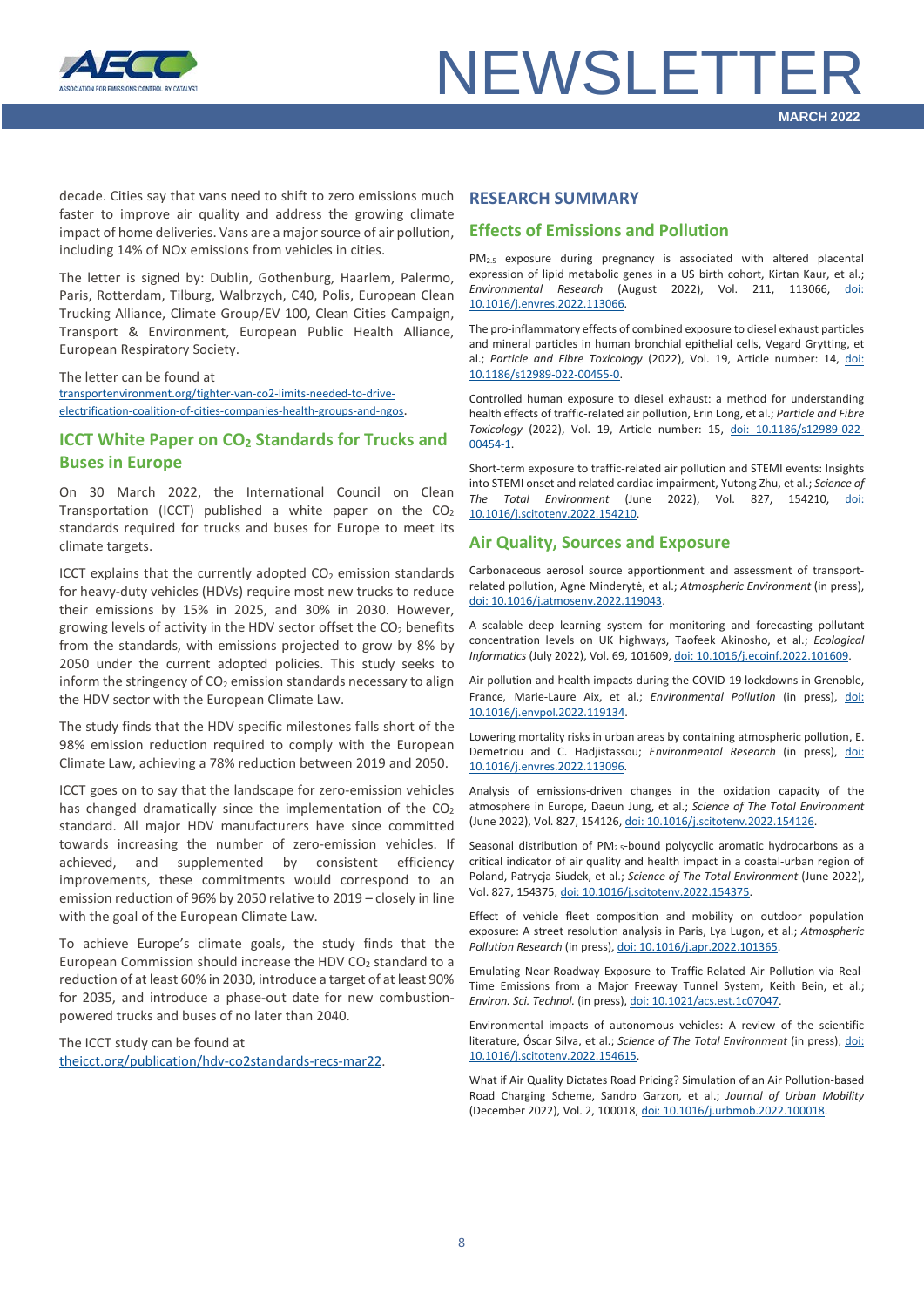

# **NEWSLETTF**

#### **Emissions Measurements and Modelling**

Study of durability of diesel vehicle emissions performance based on real driving emission measurement, Lijun Hao, et al.; *Chemosphere* (June 2022), Vol. 297, 134171[, doi: 10.1016/j.chemosphere.2022.134171.](https://doi.org/10.1016/j.chemosphere.2022.134171)

Revisiting Total Particle Number Measurements for Vehicle Exhaust Regulations, Barouch Giechaskiel, et al.; *Atmosphere* (2022), Vol. 13(2), 155, [doi: 10.3390/atmos13020155.](https://doi.org/10.3390/atmos13020155)

Impact of driving style and traffic condition on emissions and fuel consumption during real-world transient operation, G. Shahariar, et al.; *Fuel* (July 2022), Vol. 319, 123874[, doi: 10.1016/j.fuel.2022.123874.](https://doi.org/10.1016/j.fuel.2022.123874)

Development of air pollutant emission factors under real-world truck driving cycle, Pantitcha Outapa, et al.; *International Journal of Sustainable Transportation* (2018), Vol. 12, Issue 6, pp. 432-440, [doi:](https://doi.org/10.1080/15568318.2017.1384968)  [10.1080/15568318.2017.1384968.](https://doi.org/10.1080/15568318.2017.1384968)

#### **Emissions Control, Catalysis, Filtration**

Gasoline powertrain solutions with ultra-low tailpipe emissions, Armin Hassdenteufel, et al.; *Transportation Engineering* (in press), [doi:](https://doi.org/10.1016/j.treng.2022.100109)  [10.1016/j.treng.2022.100109.](https://doi.org/10.1016/j.treng.2022.100109)

A model-based analysis of washcoat distribution on zoned coated gasoline particulate filters, Raimund Walter, et al.; *Chemical Engineering Journal* (in press)[, doi: 10.1016/j.cej.2022.135615.](https://doi.org/10.1016/j.cej.2022.135615)

Fuel efficiency optimisation based on boosting control of the particulate filter active regeneration at high driving altitude, Pedro Piqueras, et al.; *Fuel* (July 2022), Vol. 319, 123734[, doi: 10.1016/j.fuel.2022.123734.](https://doi.org/10.1016/j.fuel.2022.123734)

### **Transport, Climate Change & Emissions**

The effect of methanol production and application in internal combustion engines on emissions in the context of carbon neutrality: A review, Zhi Tian, et al.; *Fuel* (July 2022), Vol. 320, 123902[, doi: 10.1016/j.fuel.2022.123902.](https://doi.org/10.1016/j.fuel.2022.123902)

A high-performance capillary-fed electrolysis cell promises more costcompetitive renewable hydrogen, Aaron Hodges, et al.; *Nature Communications* (2022), Vol. 13: 1304[, doi: 10.1038/s41467-022-28953-x.](https://doi.org/10.1038/s41467-022-28953-x)

Plug-in hybrid electric vehicle observed utility factor: Why the observed electrification performance differ from expectations, Seshadri Raghavan and Gil Tal; *International Journal of Sustainable Transportation* (2022), Vol. 16, Issue 2, pp. 105-136[, doi: 10.1080/15568318.2020.1849469.](https://doi.org/10.1080/15568318.2020.1849469)

Exploring automotive supplier data in life cycle assessment – Precision versus workload, Felipe deOliveira, et al.; *Transportation Research Part D: Transport and Environment* (April 2022), Vol. 105, 103247, [doi:](https://doi.org/10.1016/j.trd.2022.103247)  [10.1016/j.trd.2022.103247.](https://doi.org/10.1016/j.trd.2022.103247)